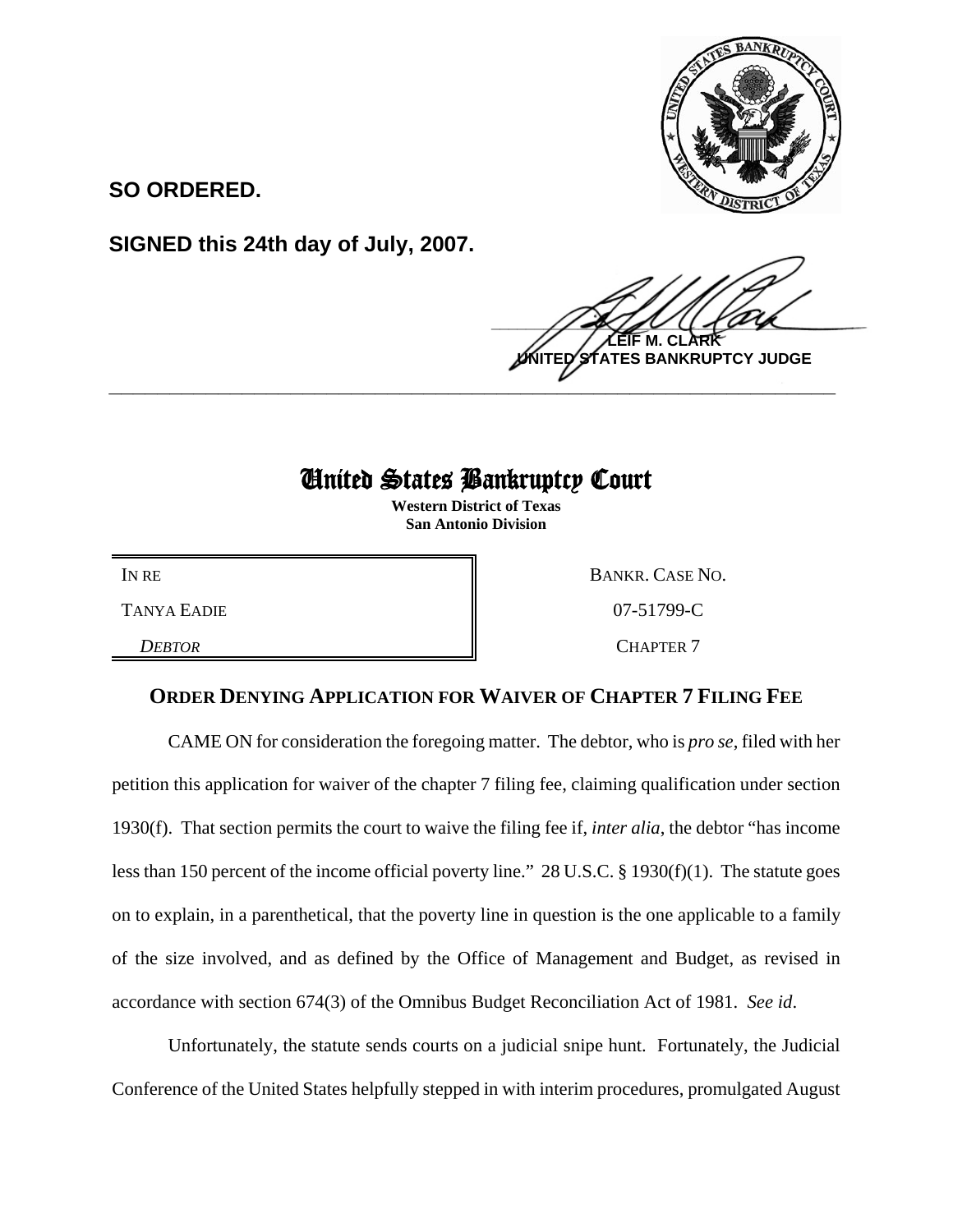11, 2005, "to assist district courts and bankruptcy courts with implementing the fee waiver provisions ..." Judicial Conference of the United States Interim Procedures Regarding the Chapter 7 Fee Waiver Provisions of the Bankruptcy Abuse Prevention and Consumer Protection Act of 2005, *available at* http://www.uscourts.gov/bankruptcycourts/jcusguidelines.html (promulgated Aug 11, 2005). Those procedures, at II.A.1., explain that judges are to apply the 150 percent calculation to "the poverty guidelines last published by the United States Department of Health and Human Services applicable to a family of the size involved." *Id.* In a footnote, the Conference notes that

the procedures

interpret [the] statutory language to refer to the poverty guidelines updated periodically in the Federal Register by [DHHS] under the authority of 42 U.S.C. § 9902(2). The phrase "*income official poverty line as defined by the Office of Management and Budget*" refers to the poverty thresholds set by the Census Bureau. OMB has never issued poverty thresholds or guidelines ... *Section 673(2) of the Omnibus Budget Reconciliation Act of 1981* (codified in 42 U.S.C. § 9902(2)) requires the Secretary of Health and Human Services to update the poverty guidelines annually. The thresholds are mentioned in that legislative section because they are the starting point from which the poverty guidelines are calculated. The Bureau of Census poverty thresholds are typically used for statistical purposes whereas the DHHS poverty guidelines are used administratively to determine program eligibility.

*Id.* at note 2. In short, the language in the statute potentially pointed in two different directions, and Judicial Conference picked one, opting for DHHS over the Census Bureau. Though reasonable minds could differ, the specific statutory reference to title 42 makes the case stronger for the choice made by the Judicial Conference. Those will be the guidelines that this court uses for *in forma pauperis* requests under section 1930(f)(1) of title 28.

The guidelines are published in the Federal Register, and can be accessed through the major legal search engines available. The most recent update was published in Volume 72, No. 15 of the Federal Register on January 24, 2007. *See* 72 Fed. Reg. 3147 (Jan. 24, 2007). The 2007 Poverty Guidelines for the 48 Contiguous States and the District of Columbia are those applicable to Texas.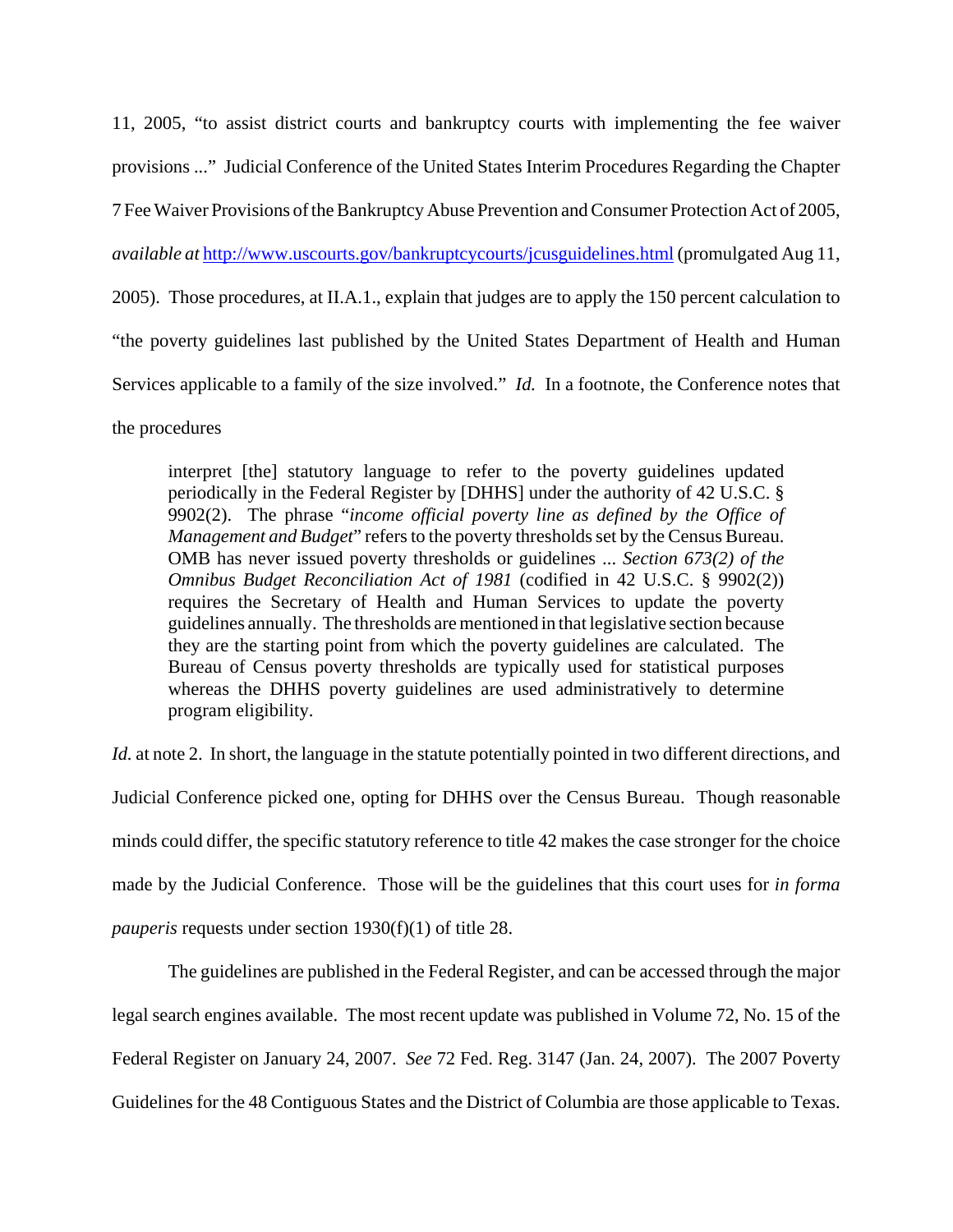For a family of 1, the guideline is \$10,210 annual income. For a family of 2, it is \$13,690. For a family of 3, it is \$17,170. For a family of four, it is \$20,650. The statute directs that one of the two preconditions for entitlement to the waiver is that the debtor's annual income, based on family size, not exceed 150% of the applicable guideline.

In this case, the debtor's application states her family size to be 3, and her monthly income to be \$2,673. That yields an annual income of \$32, 076. The threshold amount for a family of her size is the poverty guideline amount of \$17,170 times 150%, or \$25,755. The debtor's income thus exceeds the threshold amount set by the statute, such that the debtor does not qualify for a waiver under section  $1930(f)(1)$ .

The court does not reach (and does not need to reach) whether the debtor's *net* income is sufficient to pay the filing fee, in instalments or otherwise, because the statute itself sets a *two*-part test, *both* prongs of which must be satisfied in order to trigger the waiver under section 1930(f)(1). Thus, it does not matter that, according to the debtor's application, she has monthly *expenses* of \$3,369, a number which far exceeds her income. The rationale of the statute is clear. The debtor is not, in fact, paying on a cash basis the expenses she states she has every month in any event. She only has so much income, after all. She must, therefore, make decisions about what expenses she will in fact pay and what expenses she will not. That is a difficult choice forced on anyone in financial straits. The statute, for those in excess of 150% of the poverty guidelines, forces the debtor to make a choice regarding whether she will or will not file for bankruptcy relief (and incur the necessary cost of doing so), at the expense of some other expense item on Schedule J. She must make that choice with respect to some one or other of those expenses anyway, regardless whether she files (if her expense itemization is in fact accurate). The statute forces her to decide whether this particular expense – the filing fee – is important enough to warrant not paying for something else.